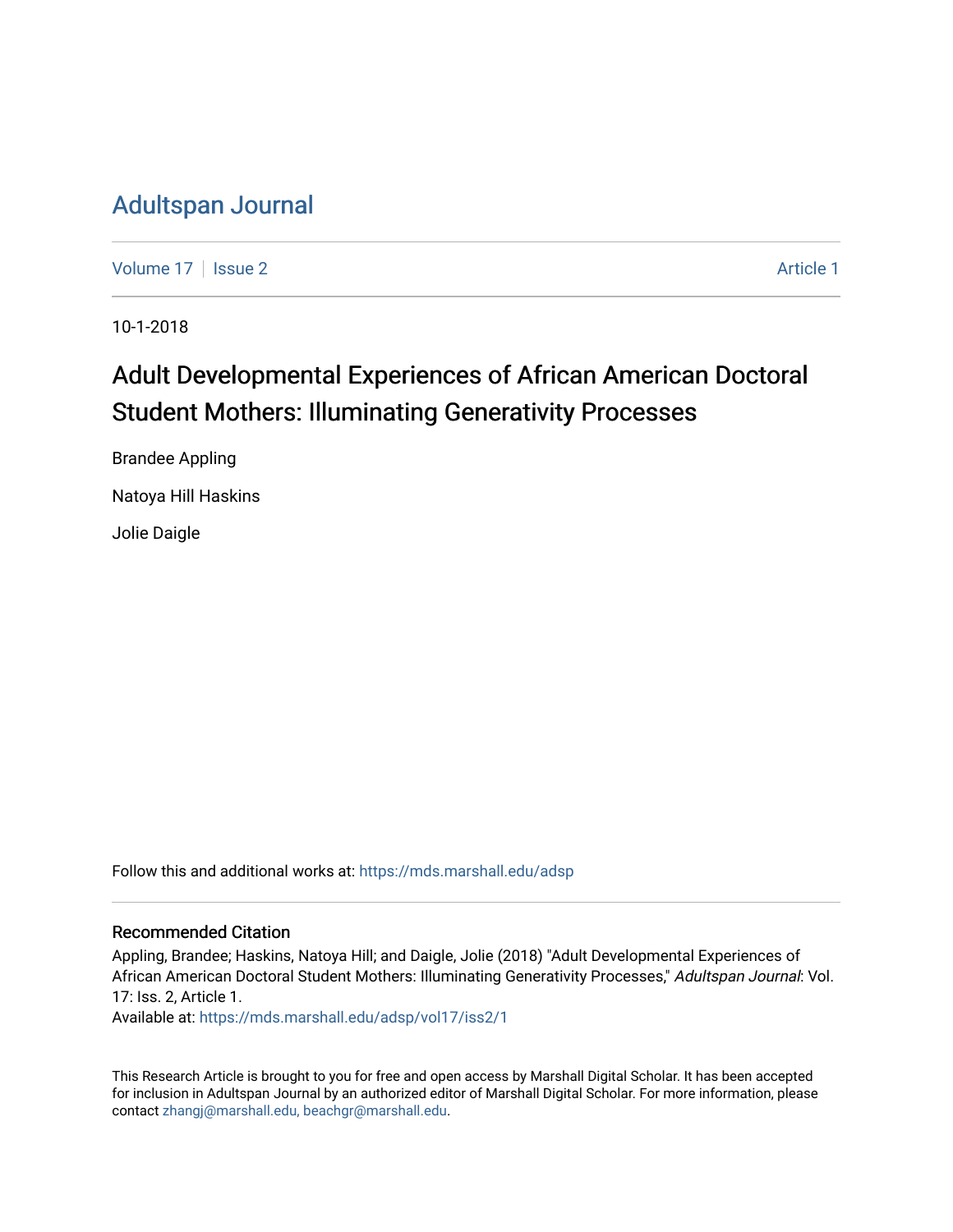| Appling et al.: Adult Developmental Experiences of African American Doctoral Stud<br>Received 11/20/16 |                         |
|--------------------------------------------------------------------------------------------------------|-------------------------|
|                                                                                                        | Revised 02/08/18        |
|                                                                                                        | Accepted 02/13/18       |
| <b>RESEARCH</b>                                                                                        | DOI: 10.1002/adsp.12060 |
|                                                                                                        |                         |

# **Adult Developmental Experiences of African American Doctoral Student Mothers: Illuminating Generativity Processes**

# **Brandee Appling, Natoya Hill Haskins, and Jolie Daigle**

*This phenomenological study examined the developmental experiences of 8 African American doctoral student mothers. Findings and related themes indicate that identity and curriculum preparation influence African American doctoral student mothers' adult development. Implications for training and practice are included along with recommendations for future research.* 

*Keywords*: African American mothers, doctoral students, adult development, career development, identity

An abundance of literature exists documenting experiences of women in higher education as both students and members of academia (Allan, 2011; Bhat, Pillay, & Hudson, 2012; Offerman, 2011). Scholars indicate that mothers have distinct career development paths because of the competing demands of parenting and work responsibilities (Eversole, Harvey, & Zimmerman, 2007; Palladino Schultheiss, 2009). Researchers have discussed that mothers in various careers are constrained professionally and experience issues balancing work and life (Schueller-Weidekamm & Kautzky-Willer, 2012; Wattis, Standing, & Yerkes, 2013).

Furthermore, the concept of work–life balance is often infused in various programs (e.g., education, social work, counseling, psychology, human services) as a curriculum topic that focuses on helping students understand

*Brandee Appling, Special Education, Rehabilitation, and Counseling, Auburn University; Natoya Hill Haskins, Counselor Education, College of William and Mary; Jolie Daigle, Counseling and Human Development Services, University of Georgia. Correspondence concerning this article should be addressed to Brandee Appling, Special Education, Rehabilitation, and Counseling, Auburn University, 2084 Haley Center, Auburn, AL 36849 (email: bma0027@auburn.edu).*

*© 2018 by the American Counseling Association. All rights reserved.*

**58 ADULTSPAN***Journal October 2018 Vol. 17 No. 2*

Published by Marshall Digital Scholar, 2018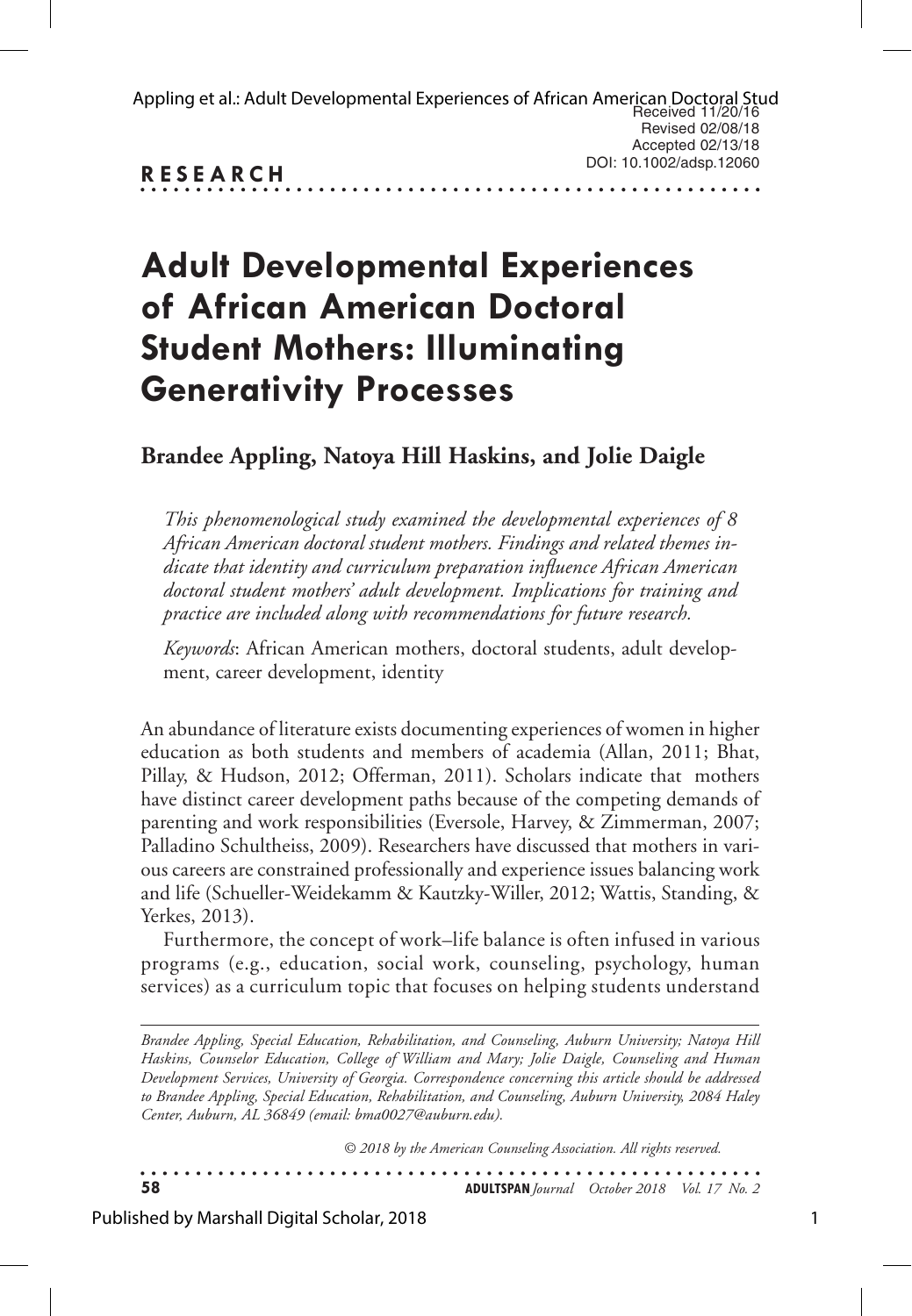how to address the role of work–life balance, family, and systems in the professional experiences (Haskins et al., 2016). In addition, these foci are reflected in the curriculum values (e.g., wellness, self-care) and teaching strategies; however, scholars indicate that these constructs are often not personified by faculty and students (Shillingford, Trice-Black, & Butler, 2013). In response to the attention to work–life balance issues, there has been a surge in research centered on the experiences of mothers in social sciences and humanities (Haskins et al., 2016; Hermann, Ziomek-Daigle, & Dockery, 2014; Stinchfield & Trepal, 2010) and mothers who are doctoral students (Brown & Watson, 2010; Holm, Prosek, & Weisberger, 2015; Trepal & Stinchfield, 2012). However, these studies are limited in their transferability to African American students because the majority of the participants were White women (Brown & Watson, 2010; Holm et al., 2015; Trepal & Stinchfield, 2012), and several researchers have suggested that female African American students may experience their academic environment in vastly different ways than White women in the same environment (Haskins et al., 2016; Hermann et al., 2014; Perlow, 2013; Trepal & Stinchfield, 2012). Consequently, the purpose of this study was to examine the experiences of African American student mothers in doctoral training programs.

## **DOCTORAL STUDENT MOTHERS**

Doctoral student mothers are constantly negotiating a commitment and obligation to children while also nurturing their own educational aspirations (Mason, Goulden, & Frasch, 2009; Trepal, Stinchfield, & Haiyasoso, 2014). Specifically, during their academic programs, doctoral student mothers face work and life challenges such as increasing financial instability, establishing a professional identity, and working full- and part-time jobs (Trepal et al., 2014). In professional programs related to the social sciences, humanities, and education, these challenges are compounded by the expectation of modeling and embodying professional values of self-care, healthy family systems, and emotional management (Holm et al., 2015; Trepal et al., 2014).

Recently, researchers examined the qualitative experiences of student mothers and expectant mothers in doctoral programs (Brown & Watson, 2010; Grant & Ghee, 2015; Holm et al., 2015; Trepal et al., 2014). Findings from these studies revealed that the participants experienced guilt and silence in relation to talking about motherhood, which influenced their program completion timeline. In addition, participants indicated they subscribed to the traditional or Anglo cultural expectations related to the role of mother (e.g., staying home and taking care of children), which negatively influenced their curricular experiences (e.g., creating feelings of isolation and anxiety). Lastly, the results illuminated the necessity of mentors and family support.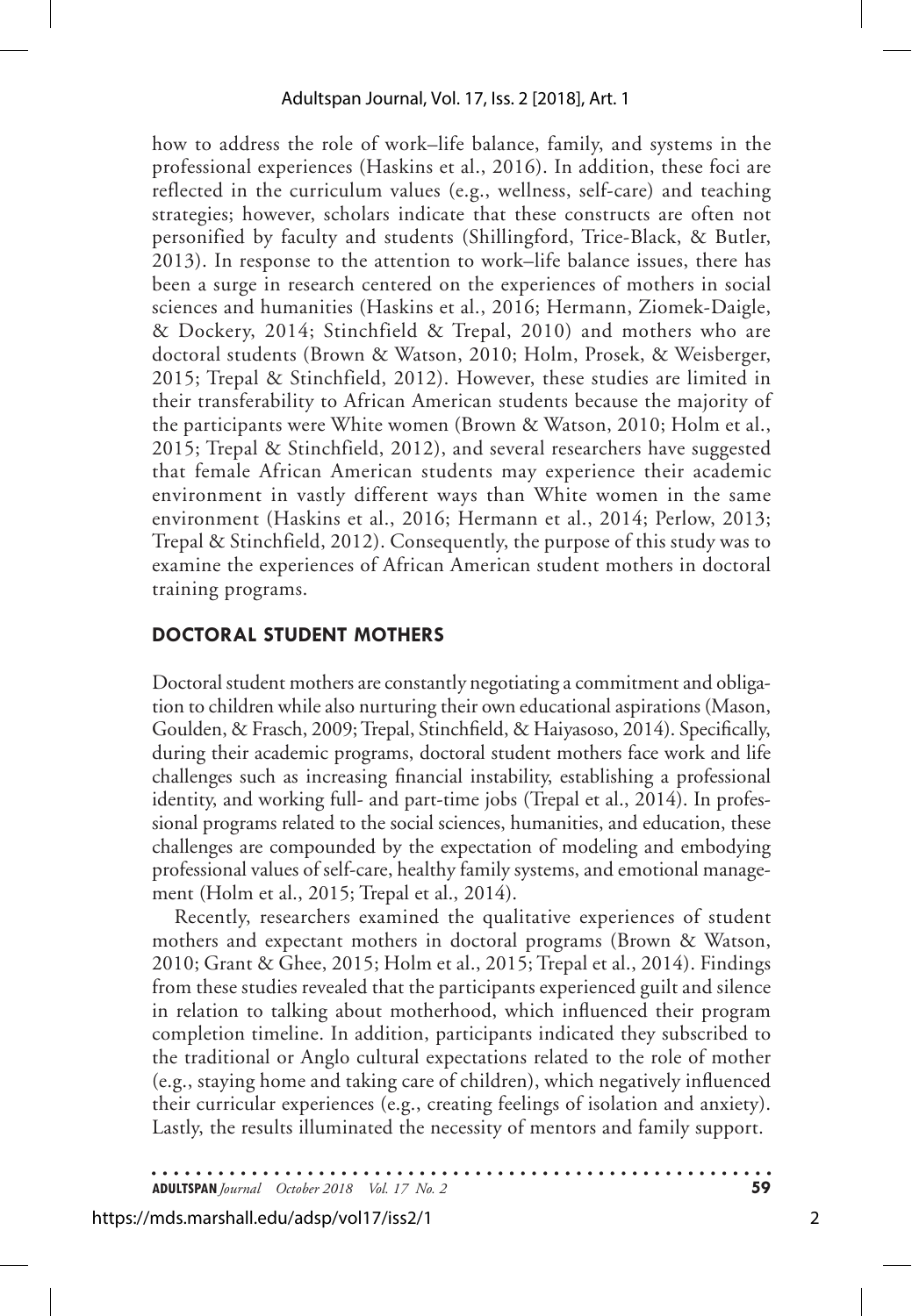### **AFRICAN AMERICAN DOCTORAL STUDENTS WHO ARE MOTHERS**

African American doctoral student mothers can experience more isolation as they are not only fusing families and careers with doctoral work but also with their racial and maternal identities (Sealey-Ruiz, 2013) while attempting to maintain a work–life balance (Collins, 2000; Perlow, 2013; Sealey-Ruiz, 2013). Particularly, African American female doctoral students currently enrolled in predominantly White institutions (PWIs) experience isolation, poor interactions with professors and peers, and perceived race- and gender-based discrimination and prejudice (Bhat et al., 2012).

Most development theorists posit that adulthood begins around age 20 and generally encompasses three distinct stages: early, middle, and late (Erikson, 1975; Kjellström & Stålne, 2017). The characteristics of each of these stages generally include the social and emotional aspects of aging, including social connectedness and the role of culture on individual development (Kjellström & Stålne, 2017). According to Erikson (1975), individuals need to have and continue to find meaning throughout their lives as they transition through each stage of development. Individuals in the early and middle adulthood stages often derive meaning from work and family life (Erikson, 1963, 1975). Erikson (1975) referred to these tasks as generativity and intimacy, which usually begin at age 35, although several researchers have indicated that generativity can occur as early as age 29 (Edelstein, 1997; Karacan, 2014). Sociocultural elements, such as race, gender, class, ethnicity, and sexual orientation, influence the development of all individuals during the generativity stage. However, as it relates specifically to gender, experts posit that women may experience tasks during this stage differently than their male counterparts (Edelstein, 1997). This may be especially true for African American doctoral student mothers because societal and cultural norms intersect with both their racial and mothering identities (Hermann et al., 2014), which affects their transition through adult development.

Research centering on African American female students in higher education indicates that this particular population experiences multiple layers of discrimination, such as racism and sexism, throughout their education (Hermann et al., 2014; Haskins et al., 2016). This affects not only their academic experiences, but also their personal development, which is influenced by the discrimination they receive within society (Johnson-Bailey, Valentine, Cervero, & Bowles, 2009). Viewing the mothering and career adult development experiences of African American doctoral student mothers through a contextual/sociocultural lens considers the role that social inequities such as race and gender have on adult development (Kjellström & Stålne, 2017).

Although there are currently no known studies that examine the educational experiences of African American doctoral student mothers, several scholars cite that graduate students of color who are mothers combat systems of interlocking oppressions such as gender, race, and class (Haskins et al., 2016; Hermann

| 60 |  |  |  |  |  |  |  |  |  |  |  |  |  |  |  |  |  |  |  |  |  |  |  | <b>ADULTSPAN</b> Journal October 2018 Vol. 17 No. 2 |  |  |
|----|--|--|--|--|--|--|--|--|--|--|--|--|--|--|--|--|--|--|--|--|--|--|--|-----------------------------------------------------|--|--|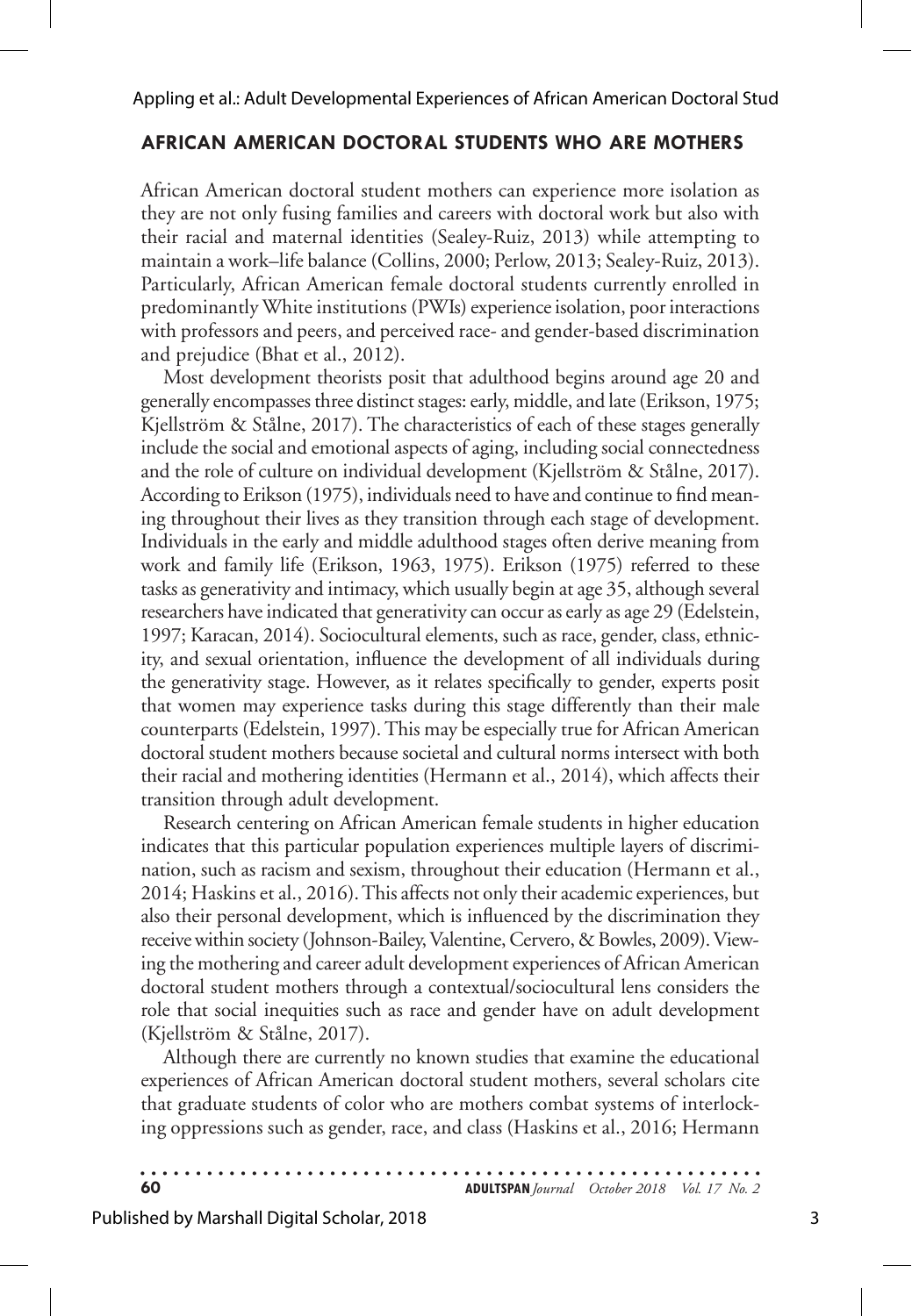et al., 2014). The current study expands the understanding of how African American student mothers conceptualize their professional and personal lives as mothers in doctoral training programs. In addition, this study illuminates important middle adulthood developmental aspects that encompass generativity processes (e.g., biological generativity, parental generativity, work generativity, cultural generativity).

# **METHOD**

This study used phenomenology qualitative methodology to develop an understanding of the experiences of African American doctoral student mothers. The phenomenological qualitative research approach used in the study illuminated the voices of African American doctoral students. In addition, this approach honored the interpretations of the life experiences of African American doctoral student mothers.

## **Participant Sampling and Participants**

We used criterion sampling to identify eight to 10 African American doctoral student mothers enrolled doctoral programs in the United States. The primary researcher (first author) recruited participants through purposive sampling at national and regional conferences designed to support the development of doctoral students. As potential participants met selection criteria (i.e., identified as an African American and as a mother of at least one child under the age of 18), we contacted them to clarify the intent of the study and provide all information and forms related to the university internal review process.

This study included eight African American doctoral student mothers who were enrolled in counselor education programs across the Southeast, North Central, and Midwest United States. The participants ranged between 29 and 50 years of age, with a mean age of 36 years. Four out of the eight participants were enrolled full time in their programs and all of the women worked outside their home at least part time. The range in number of years of enrollment was 1 to 10 years, with a mean of 3.5 years. In addition, two of the participants were single and six were married. The participants' children ranged in ages from 1 to 18 years, with the mean age of 9 years.

# **Data Collection and Analysis**

The data collection process began with a questionnaire that collected the participant's demographic information. The demographic questionnaire confirmed ethnicity, gender orientation, number of children, university location, type of graduate degree program, and other pertinent data related to the study. Then, the primary researcher proceeded with the remainder of the interview, which took approximately 50 to 60 minutes each and consisted of approximately 10 open-ended questions. Some sample questions from the protocol include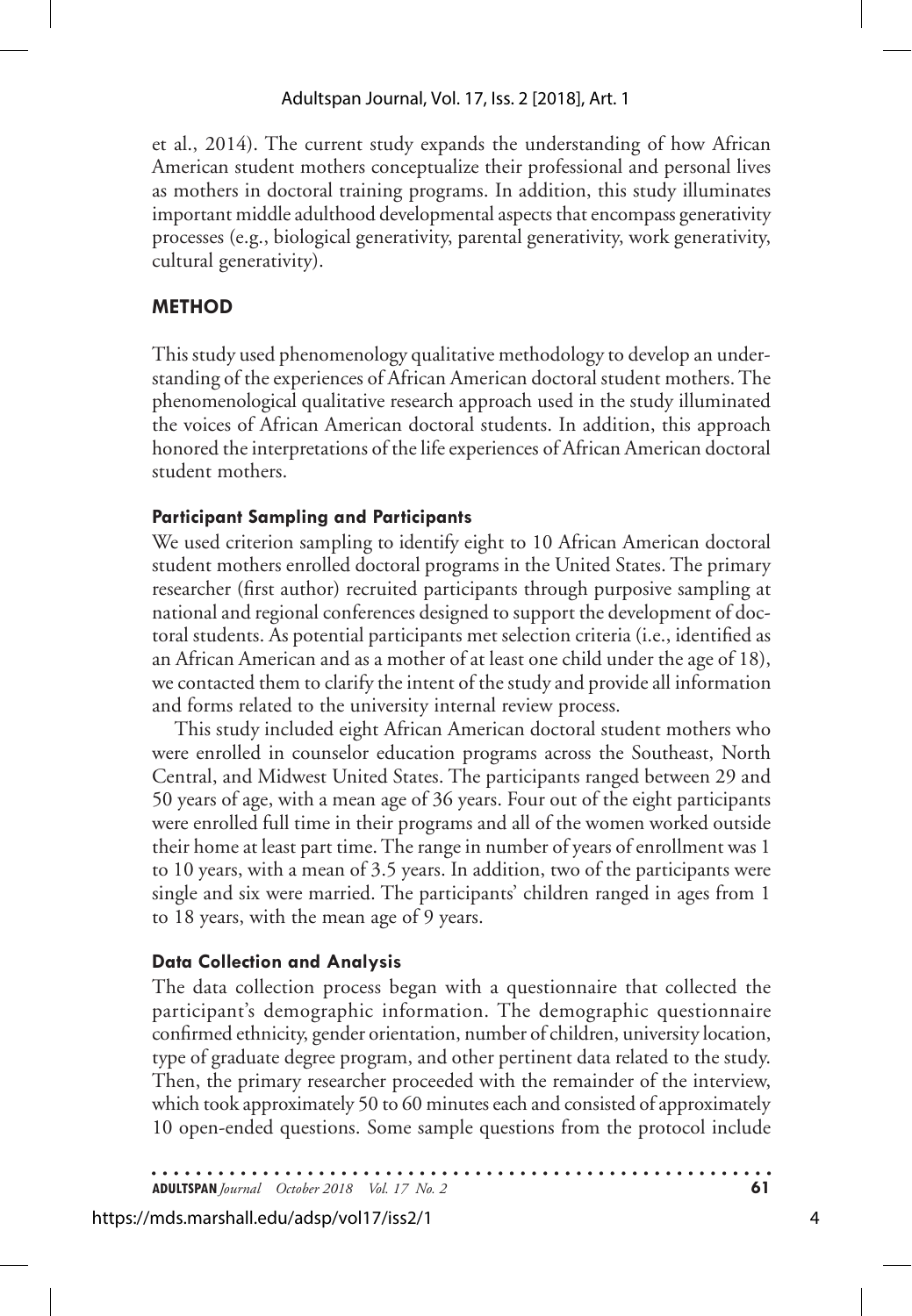"How does being a doctoral student influence your role as mother and how does your role as a mother influence your work as a doctoral student?" "What challenges have you experienced as an African American doctoral student mother enrolled in a doctoral program?" and "What successes have you experienced as an African American doctoral student mother enrolled in a doctoral program?"

On the basis of Moustakas's (1994) phenomenological data analysis process, we included six steps in the data analysis for our study. In the first step, we examined our interactions, values, and assumptions concerning our experiences. After the primary researcher transcribed the interviews, Moustakas's second step of analysis—phenomenological reduction—was completed. First, we coded the statements and meanings, and we began with the process of horizonalization. During the horizonalization process, we assigned equal value to each segment of data (Moustakas, 1994).

The third step was the identification of a structural description, including verbatim examples from the interview to identify relationships among the meanings. We coded the first transcript independently, then came together to reach agreement on the codes—a process termed *consensus coding*. The next step encompassed categorizing these phrases and then clustering the phases into themes or meaning units. In the fifth step in the analysis process, we reviewed the themes and the meaning units and listed textured descriptions of the students' experiences. Lastly, we synthesized the data into results that provided a description of the experiences of the African American doctoral student mothers enrolled in counselor education preparation programs (Moustakas, 1994).

#### **Trustworthiness of the Data**

The strategies employed to assess the accuracy of findings included member checking, triangulating among the investigators, triangulating among sources, maintaining an audit trail, and practicing reflexivity. We used member checking by allowing the participants to review the codes and their transcripts. Investigator triangulation and peer review were implemented to cross check and corroborate the interpretation of the transcriptions to ensure that the participants' subjective experiences, thoughts, and viewpoints were authentically and accurately portrayed in the results (Moustakas, 1994). In addition, an audit trail containing all documents of the research process was included in a locked file cabinet. The primary researcher also maintained a reflexivity journal to engage in self-reflection and understand personal experiences with the phenomenon.

### **RESULTS**

Six themes represented the experiences of the African American doctoral student mothers: increasing personal pride, viewing motherhood as a priority, modeling new ways of being an African American mother, persevering through adapta-

| 62 | <b>ADULTSPAN</b> Journal October 2018 Vol. 17 No. 2 |  |
|----|-----------------------------------------------------|--|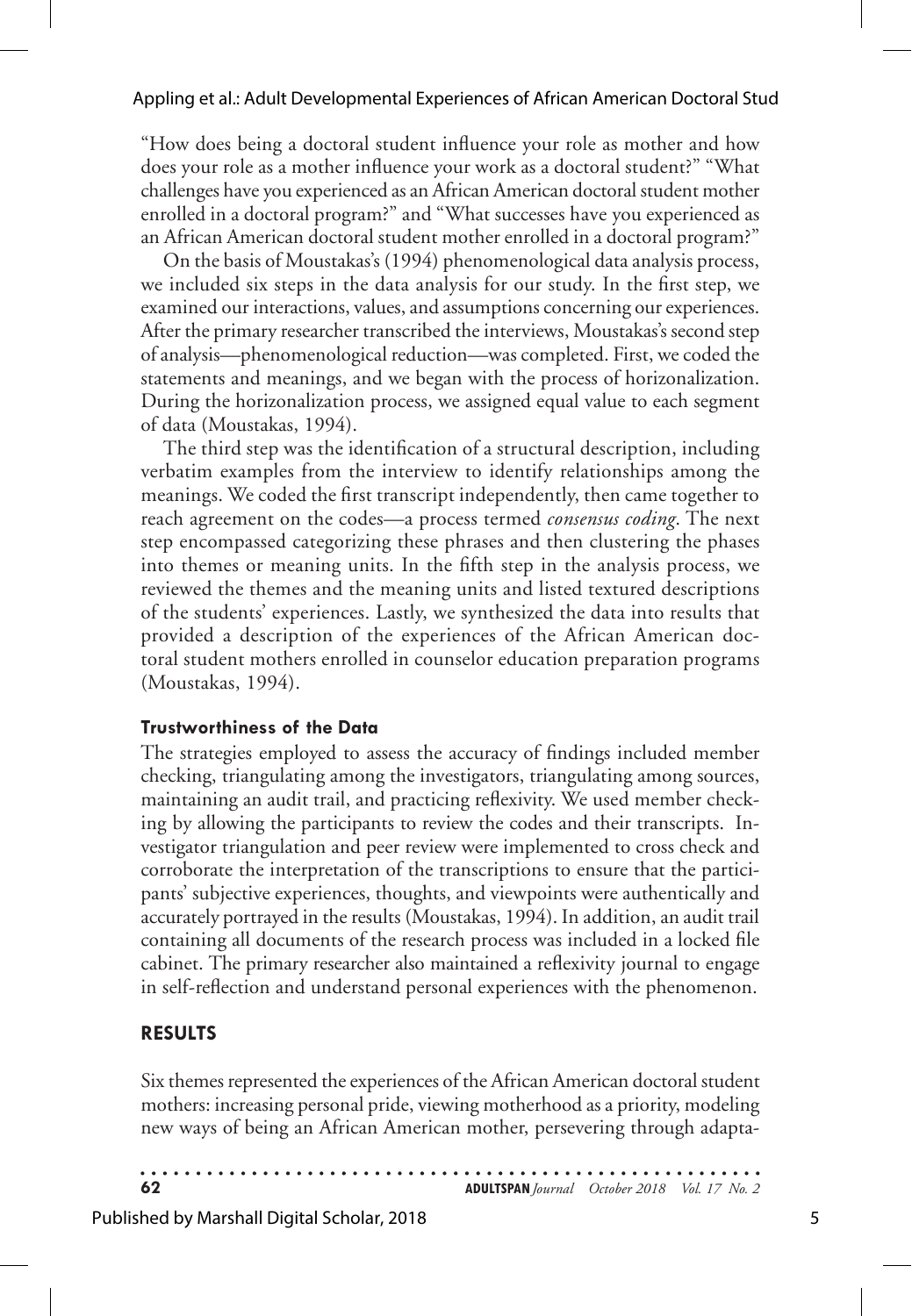tion and resilience, managing a multitude of work–life balance challenges, and experiencing marginalization based on race.

#### **Increasing Personal Pride**

All participants discussed personal pride, describing feelings of "self-worth," "acceptance of self," "security in being an African American woman," "taking pleasure in my racial identity," "internalized success," "pride in self as a mother and doctoral student," and "strength." The participants acknowledged that they were proud to be African American women. One participant shared, "I am very proud of who I am. I think I have overcome so many obstacles as a Black woman. I am very secure in who I am. . . . I love being a Black woman."

Another participant echoed this perspective, stating, "Being an African American woman means it is being proud, being proud of my background, my heritage, and being thankful for my family and humble." Similarly, other participants shared, "I am juggling career, motherhood, and being a wife, and I am very proud to be an African American woman." Two of the participants described personal pride as a strength that African American women have displayed historically. One participant shared, "When I think of an African American woman, I think of strength . . . to deal with sexism and racism. . . . I do not know where it comes from but it might come from our mothers." The other participant also attributed being an African American woman to being strong, stating, "Being an African American woman means that I am a strong woman who has overcome a lot historically and in my personal life."

### **Viewing Motherhood as a Priority**

As a result of intersectionality and the myriad of challenges faced by African American doctoral student mothers, all eight of the women acknowledged their commitment to motherhood as their first priority. For example, one participant stated, "It is the hardest job I have ever had, but it is the most important job I will ever have. Being a mother to me is everything, my kids come first." One of the participants, a single parent, shared how occupying the roles of mother and father had influenced her experiences:

I am never not a mom, so when I come home I cannot be a doctoral student. . . . I can't walk into the classroom and say I'm not a parent. . . . I am a mom, 24 hours a day. I am never not a mom.

Being a mother extended beyond the participants' homes and into their community and doctoral programs. For instance, one participant defined her mothering role in the community, sharing, "I'm a constant support for not only my family but for others in my community. I am a mother to many." Likewise, another participant noted that she held a mothering role within her cohort, stating, "I see myself taking on that motherly role with my classmates,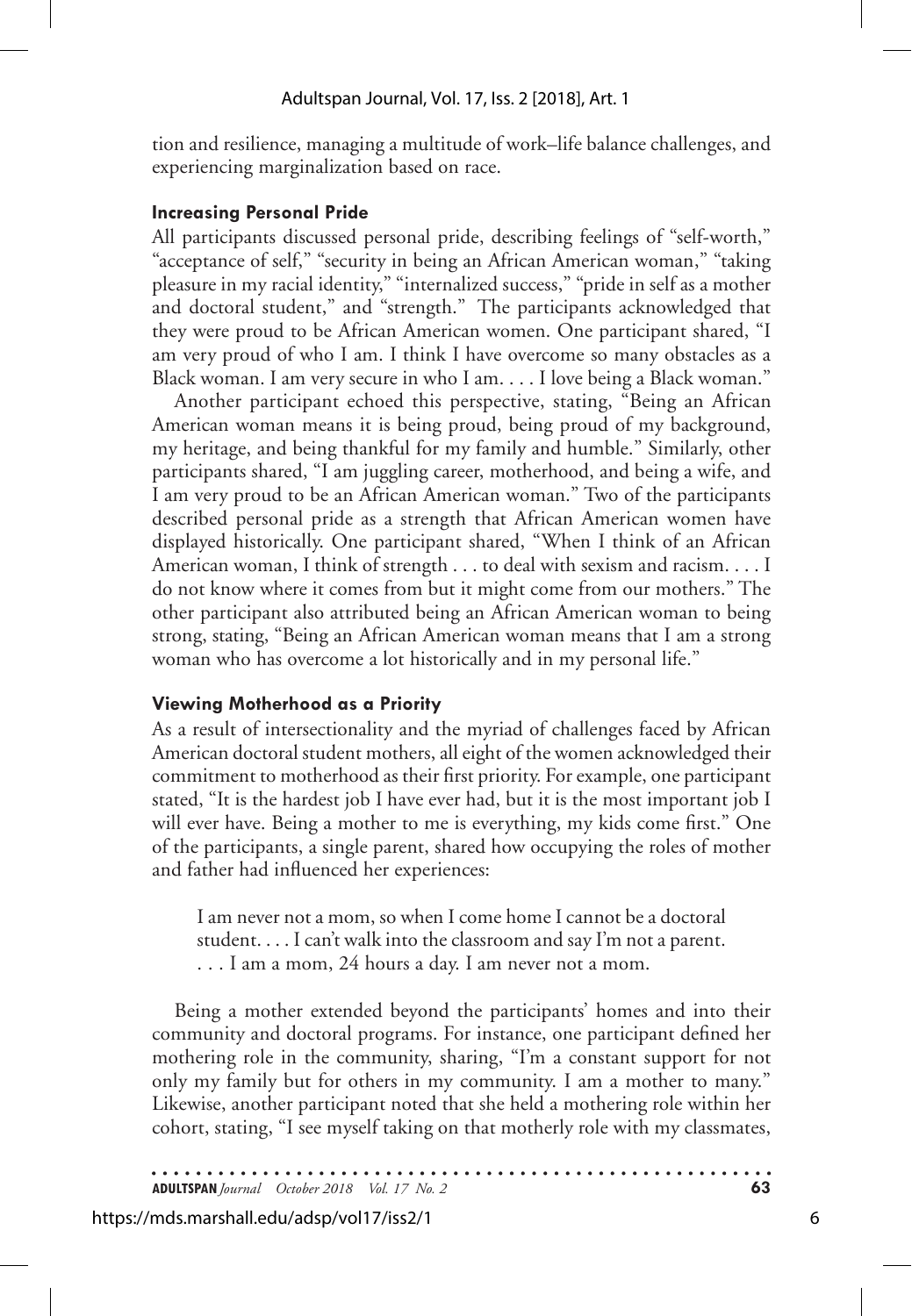#### Appling et al.: Adult Developmental Experiences of African American Doctoral Stud

I'm nurturing, I'm supportive, I'm doing check-ins and just trying to give people words of encouragement to keep moving." In addition, the theme of motherhood as a priority transcended the natural bond and relationship with the children to whom the women physically gave birth to include stepchildren, community members, and classmates.

#### **Modeling New Ways of Being an African American Mother**

Although motherhood was a priority to the participants in the study, each participant had an "intense desire" to attain her doctoral degree. One participant explained her commitment to her doctoral studies and to being a role model:

It presents an opportunity to do something that no one else in my family has been able to do, and I want to be a role model and set an example for my nieces, my own child, and any other African American women who aspire to obtain their doctoral degree.

Similarly, another participant shared her hope to become a role model for her peers and other African American students: "I feel that my graduation could help other Black students accomplish goals and dreams in their life. I want to be that person they look up to and say, 'She did it. This lady did it.'"

Participants also talked about acquiring privilege and modeling new ways of being as African American women. For example, one participant expressed, "As Black women, we have not always had privilege and power so this is a way to gain more privilege and power in the workplace by obtaining this doctorate degree." Attaining a doctorate degree allowed each participant to model new ways of being an African American mother. As stated by participants, "African American mothers with doctoral degrees serve as role models for other African American mothers, African American women, and their own children."

#### **Persevering Through Adaptation and Resilience**

All African American doctoral student mothers in this study connected their Black identity with academia through adaptation and resilience (Phillips, 2006). Participants encountered some obstacles in their doctoral experience, which they described as being "not very inviting," "torture," and "traumatic." Several of the mothers responded that one of the factors that related to their persistence in the program was "internal motivation" or "internal persistence." For example, one participant described her determination during pregnancy: "I was in the hospital using the computer doing classwork, and I was determined to get it done."

All of the women also spoke of their "faith in God" as a key factor in their persistence and ability to succeed. Three participants spoke at length about their spirituality and relationship with God throughout their doctoral process. Additionally, two participants shared that they credited God with strength and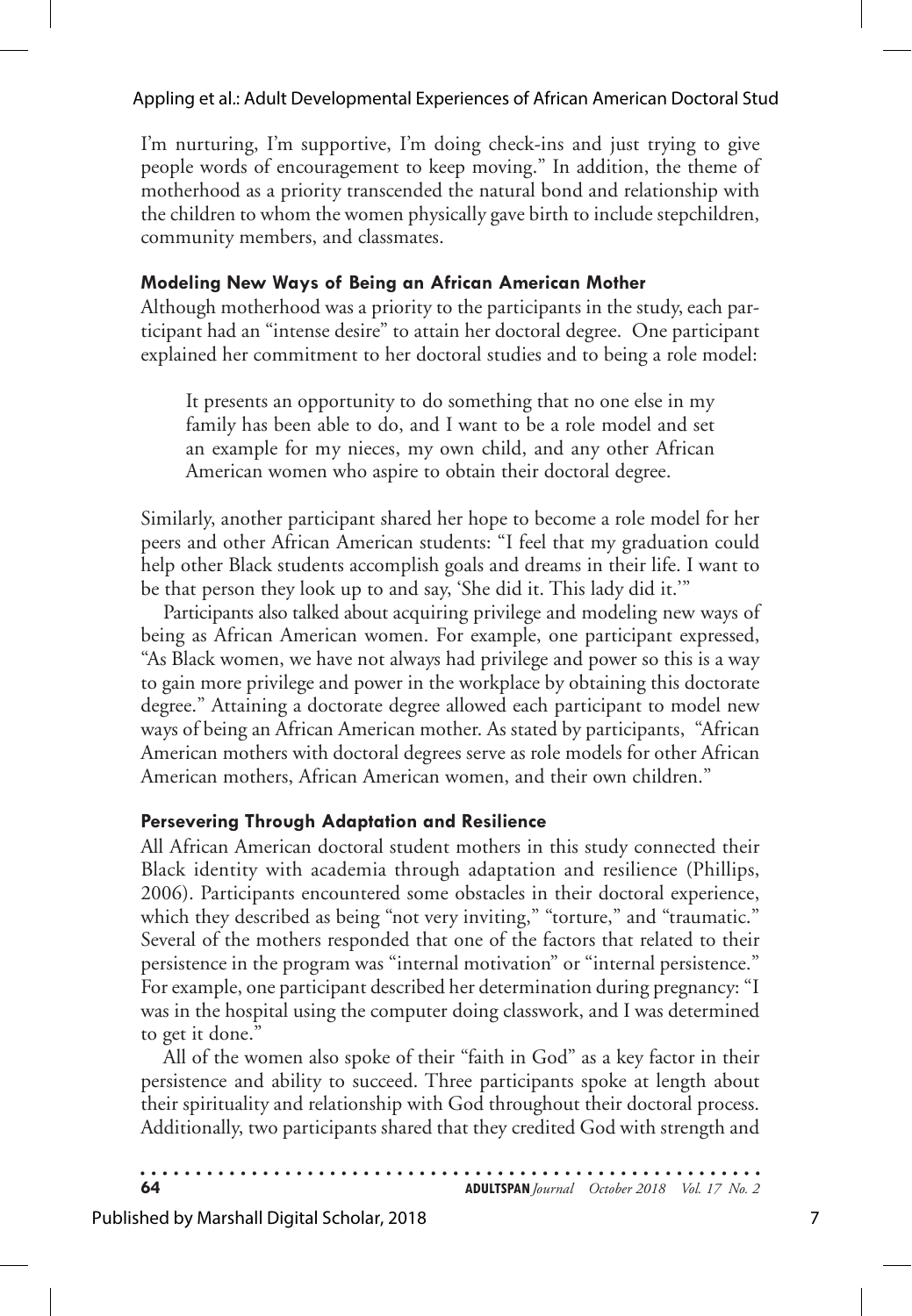resolve to continue in their program despite the challenges, stating, "My God is going to give me the strength to get things done" and "I cannot do anything without God. I would not be where I am without God in my life." Collectively, the participants cited that "resiliency"; their ability to "adapt to change"; and their multiple roles as student, mother, and partner fostered their persistence within their doctoral programs.

#### **Managing a Multitude of Work–Life Balance Challenges**

One of the recurring themes of the women in the study was the intersectionality of their identities as mothers, doctoral students, and African American women, which increased the challenges they faced throughout their doctoral experiences. The work–life challenges noted were "internal conflict," "lack of support," "lack of time for self," and "negative impact on children," and all intersected to increase feelings of "isolation," "guilt," and "regret" within the women. Participants noted this intersectionality augmented their "internal conflict." One participant shared how she experienced the "constant struggle" with role negotiation: "Being in this program and being a mother I feel like at times I have to choose between the two. . . . It's a constant struggle. . . . I don't want to make a decision and regret even more."

Participants also shared that their work–life balance was "a challenge," "hard," "horrible," and "tough." For example, one participant stated, "It is hard because I am always sacrificing . . . sacrificing my health sometimes, sacrificing my personal time, time with my family." Similarly, another participant noted, "I'm always struggling with my time, and I have four kids and doctoral studies." In addition, many of the participants in the study indicated that in at least some area (e.g., personal, professional, doctoral program), the lack of support they received from their "husband," "family," "parents," and "doctoral cohort members" made their experiences much more challenging. The participants explained that because these individuals did not understand how their role as a mother was affecting their experience, they often dealt with feelings of "isolation," "anxiety," "guilt," and "loneliness."

### **Experiencing Marginalization Based on Race**

The role of race in their experiences as African American doctoral student mothers was one theme perceived similarly by all of the participants. The theme of marginalization based on race encompassed "questioning competence," "disproving stereotypes," "judgment," and the desire to be "treated fairly." Each participant spoke candidly about these issues and the salience of race in motherhood, life, and the pursuit of a doctoral degree. For instance, one participant spoke about the impact of race at her PWI, sharing, "You automatically go into an experience thinking that you're going to be outnumbered. Being a Black person or a Black female . . . I have to try 10 times as hard to show that I am worthy of this degree and I am worthy of being here." Similarly, another par-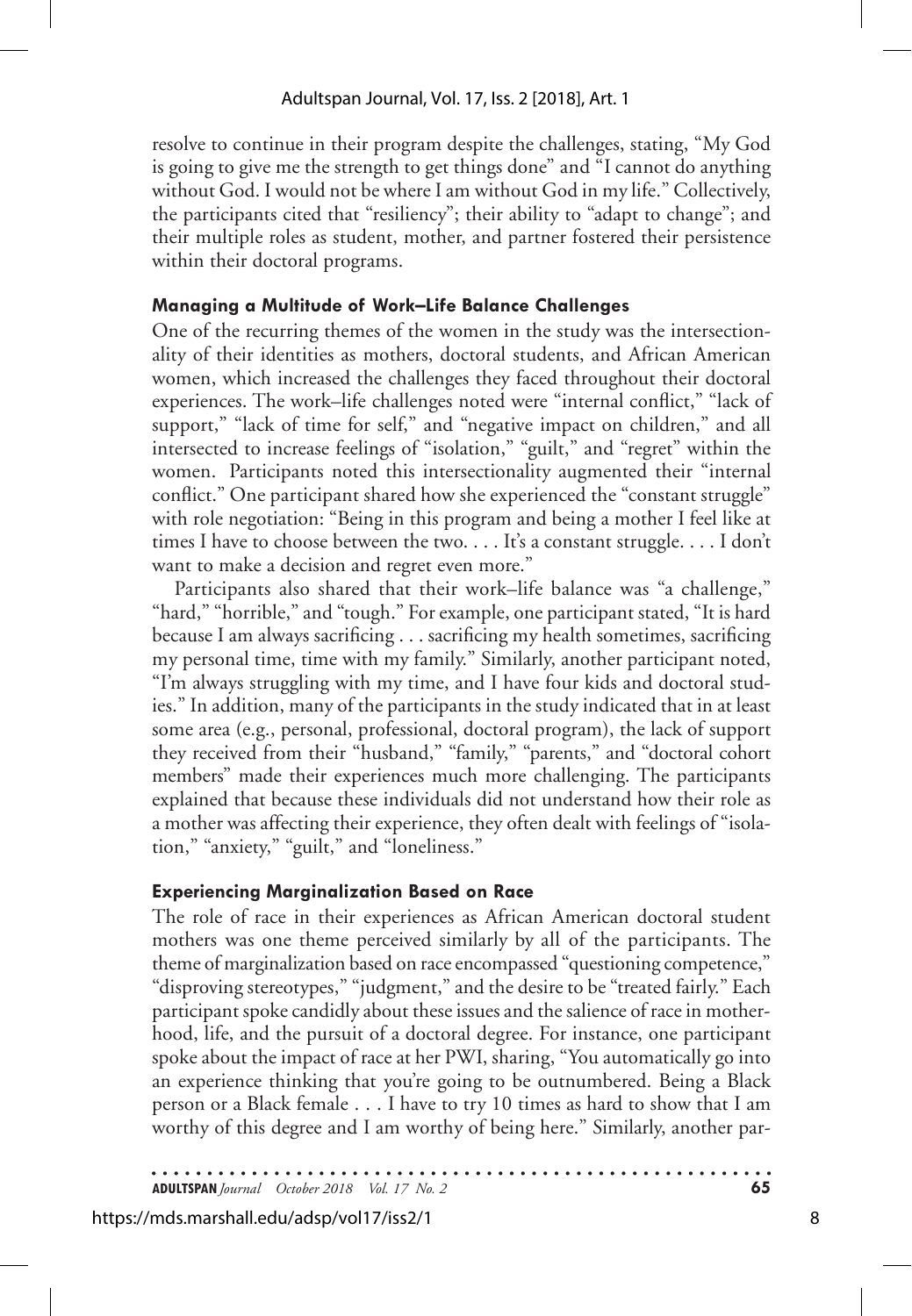#### Appling et al.: Adult Developmental Experiences of African American Doctoral Stud

ticipant shared, "I would be the only Black person in several of my classes and, if race or ethnicity were discussed, I was asked to speak for all Black people."

Participants also indicated that they believed their race contributed to the isolation, microaggressions, and lack of support they experienced. One participant illustrated this, stating, "[White students] either had a teaching fellowship or graduate assistantship or something like that and seemed to fly through [the program] a lot faster than I did . . . so maybe [race] had something to do with it." Participants also indicated that they had to "work harder" than their White colleagues to prove themselves and compensate for society's views of African American women. For example, one participant expressed, "It means working extra hard to prove myself. That double standard of working twice as hard to get the same achievements as someone else and constantly proving myself worthy whether it's academically or professionally."

#### **DISCUSSION**

The complexities involved in the developmental processes of adulthood and mothering framed how the African American doctoral student mothers navigated their educational environment. According to Erikson (1975), the participants embodied the generativity phase of life, and they were biologically (e.g., having children), parentally (e.g., raising children), careerwise (e.g., passing on skills and knowledge to those in their academic community), and culturally (e.g., modeling an aspect of navigating doctoral education that can live on as cultural capital) generating a legacy and fostering a means to give to others and society. As noted in previous studies, the priority of mothering was critical not only in motivating the students toward success but also in structuring the participants' time and professional responsibilities (Holm et al., 2015; Trepal et al., 2014).

Findings related to feelings of isolation and unfair treatment support prior criticisms that doctoral programs are not family-friendly or attentive to the needs of their African American students (Bhat et al., 2012; Grant & Ghee, 2015; Henfield, Owens, & Witherspoon, 2011; Henfield, Woo, & Washington, 2013). Additionally, consistent with previous studies that detail African American doctoral students' frustration over lack of support and direction from faculty members (Henfield et al., 2013; Protivnak & Foss, 2009), findings from the current study suggest that the respondents experienced both race- and gender-based prejudice and discrimination. Similar to Haskins and colleagues' (2016) study, which illuminated the impact of the intersections of marginalized identities of African American faculty who were mothers, in this study all of the participants noted that this combination, or triple oppression, exacerbated their challenges. These systemic challenges can influence an individual's generativity process.

However, participants found ways to embrace generativity in their developmental experience. Specifically, we gleaned two unique generativity developmental findings from this study: persevering through adaptation and resilience and

| 66 |  |  |  |  |  |  |  |  |  |  |  |  |  |  |  |  |  |  |  |  |  |  |  |  | <b>ADULTSPAN</b> Journal October 2018 Vol. 17 No. 2 |  |  |
|----|--|--|--|--|--|--|--|--|--|--|--|--|--|--|--|--|--|--|--|--|--|--|--|--|-----------------------------------------------------|--|--|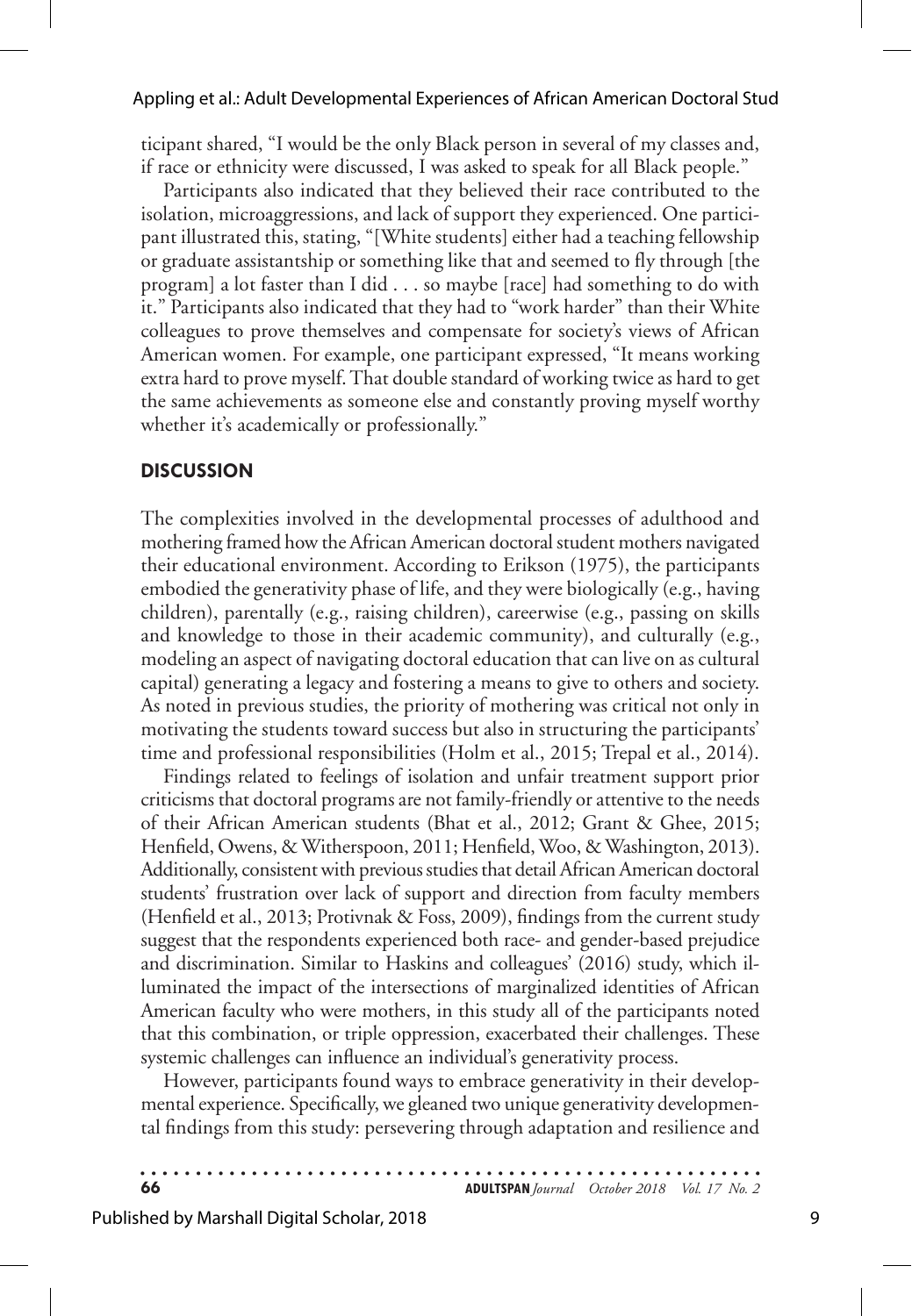experiencing an increase in personal pride. Persevering through adaption and resilience suggested that the participants engaged in a developmental process that allowed them to reject the negative images of African American womanhood that saturate western society and, instead, adapt strength, self-reliance, and fearlessness as they moved through middle adulthood (Collins, 2000). This experience specifically demonstrated how the participants worked through experiences that could have caused stagnation by focusing on their successes and strengths (Erikson, 1975).

In addition, the participants indicated increased feelings of pride, which is in direct juxtaposition with literature denoting that Black women are plagued with feelings of discontent and self-hatred because of internalized negative images in society of Black women and Black mothers that can impede progressive adult development (Perlow, 2013). Consequently, feelings of pride and resilience seemed to influence the participants' generativity parental, work, and cultural processes, specifically allowing the participants to take pride in their academic accomplishments, parental influences, and being an exemplar for their cultural group. These processes appeared to help participants feel as if they were "making their mark" (Erikson, 1975).

#### **Implications**

The implications of our study encompass both career development and personal development domains. In terms of career development support, African American women would benefit from the implementation of a family-friendly culture that is responsive to their needs. A family-friendly culture may include valuing the mothering identity and exploring the ways in which the career development experiences of African American mothers may become marginalized. Specifically, scholars may examine how current career development models conceptualize the mothering identity of African American women in relation with personal, cultural, and career constraints and needs; identify how cultural expectations and racial pride intersect with dominant culture career and professional demands; and train administrators and faculty in these cross-cultural differences.

An additional implication that resonated in the discussion with these participants involves mentoring and support. For the participants in this study, mentoring could serve as role modeling (professional and personal) and providing support. The participants discussed having a mentor to "check in" with who can provide encouragement as well as resources as these can be contributing factors of academic persistence. The creation of these support networks or "safe spaces" would provide an opportunity for African American mothers to discuss issues they do not speak about for fear of further marginalization as well as to share parenting resources (Hermann et al., 2014; Tauriac, Kim, Sarinana, Tawa, & Kahn, 2013). These support networks could be both physical and virtual to include individuals from different careers or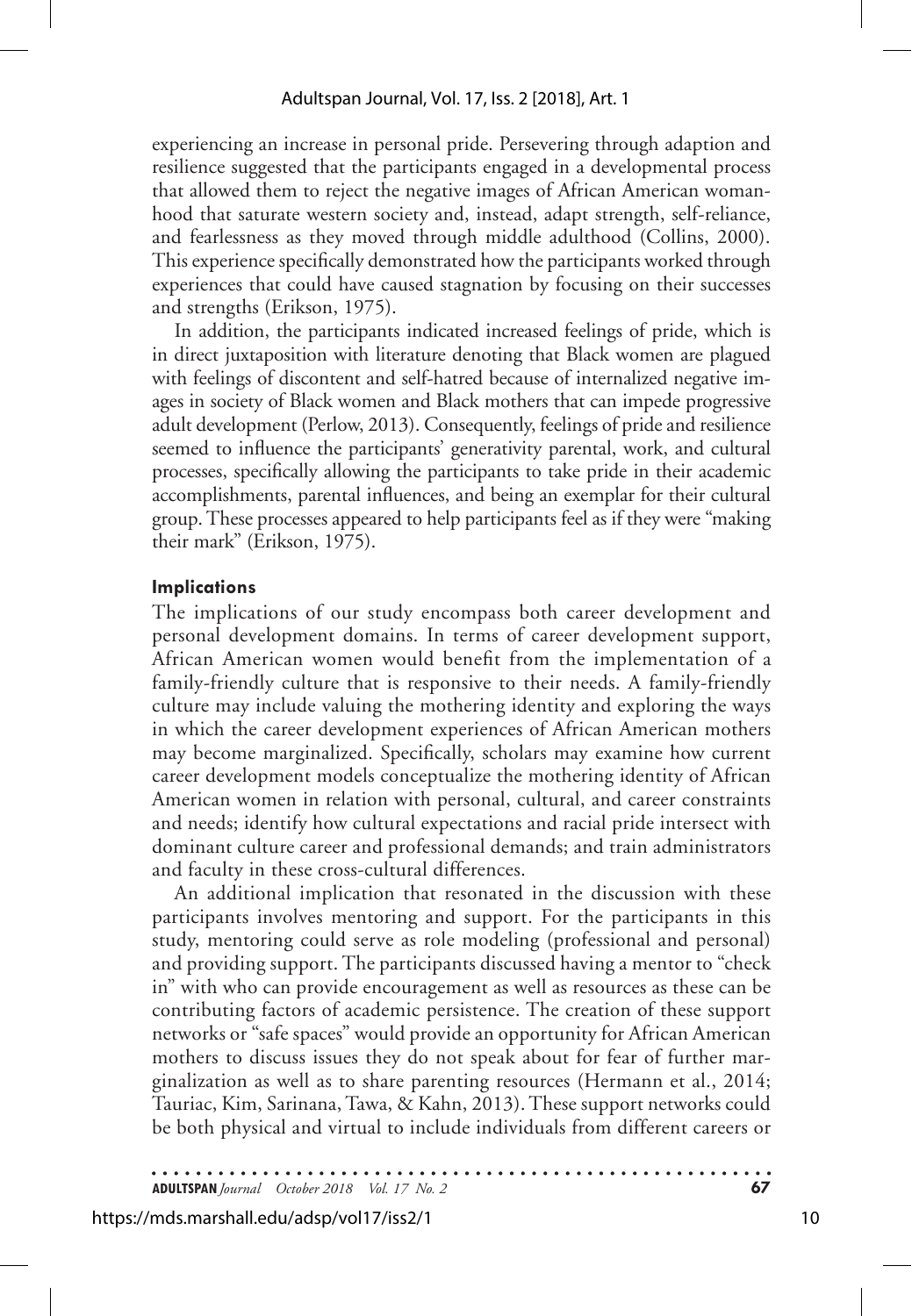professions, given that several participants reported being the only African American mother in their cohort or program.

Those engaged in working with African American mothers in academic or professional capacities should be versed in the developmental needs of this population to effectively provide intervention and support. On the basis of the findings in this study and in previous research, we recommend that institutions of higher education be intentional in developing procedures that allow mothers to connect with individuals who either share similar identities or have experience working with the developmental issues related to combining motherhood with other identities (Haskins et al., 2016). Developing and implementing affinity group (i.e., a group that brings together people who have something in common for a sustained period of time; Tauriac et al., 2013) opportunities and classroom curricula specifically for African American mothers may be useful to enhance their educational experiences as they navigate a new profession and career path. Furthermore, participating in an affinity group allows individuals on similar developmental trajectories the space to acknowledge and negate stereotypes, increase inclusivity, and decrease feelings of isolation and tokenism. In this regard, mirroring affinity group content in the classroom centers pedagogy on the lives of marginalized individuals and acknowledges their status in higher education (Lyons et al., 2013).

#### **Limitations and Recommendations for Future Research**

The limitations of this study involve the type of university the participants attended. Although the participants varied in age, years enrolled in a doctoral program, number and age of children, marital status, and geographic location, all eight attended PWIs, which may limit this study in reflecting the scope of the developmental experiences African American student mothers encounter as they move through their doctoral programs. Participants attending other doctoral programs at historically Black colleges and/or universities (HBCUs) may have different developmental experiences than those at PWIs.

A number of studies could build upon the findings of this study. Future researchers could examine the effect of other intersections of identity on the experiences of doctoral student mothers, such as sexual identity or disability status. In addition, future research could explore the experiences of African American doctoral student mothers attending HBCUs and those attending PWIs, as this would provide greater understanding of the experiences of mothers in academia across various academic settings. Finally, quantitative research would also be useful in studying whether the experiences of African American doctoral student mothers affect persistence and graduation rates in a large sample of African American doctoral student mothers.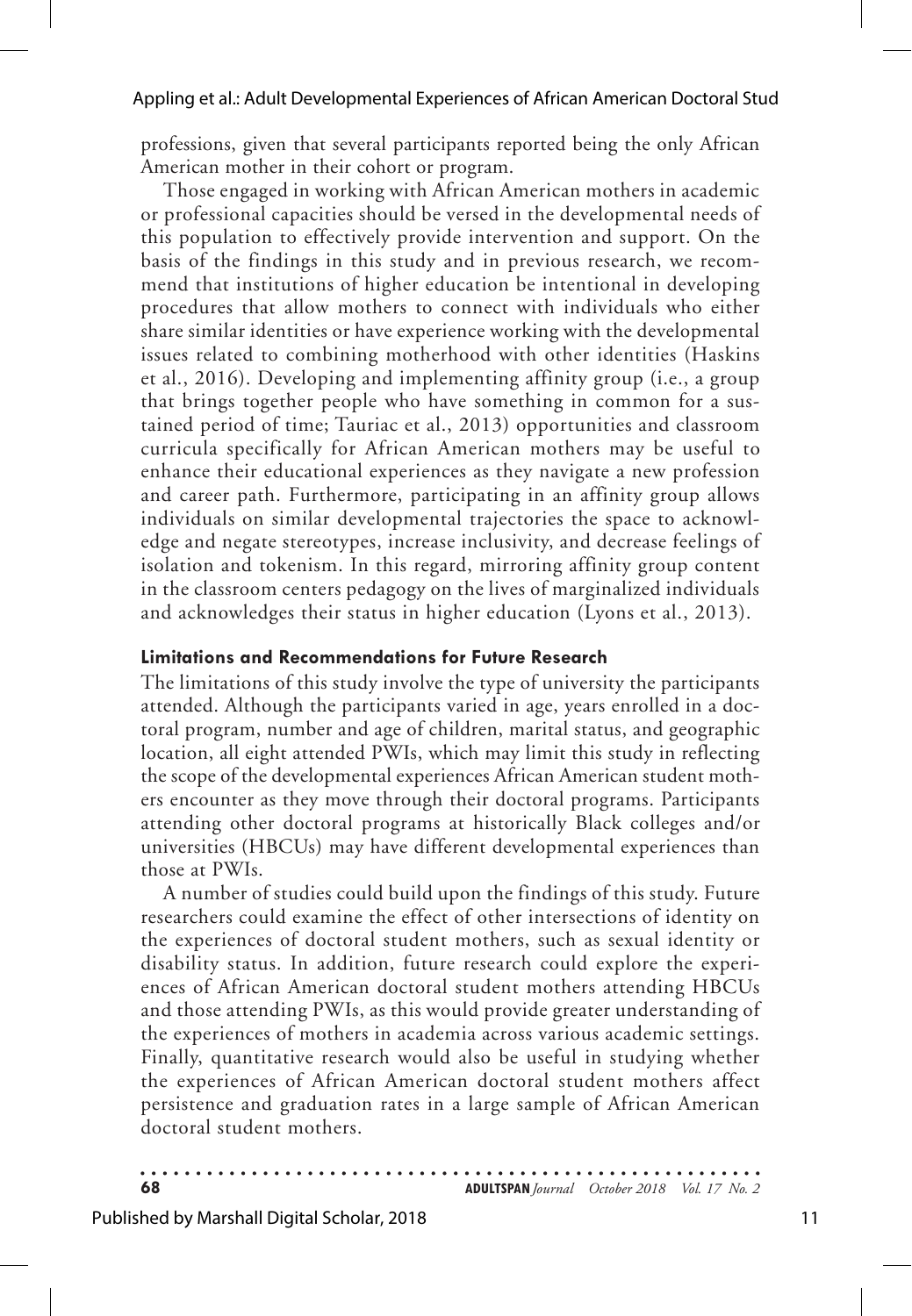#### **REFERENCES**

- Allan, E. J. (2011). Examining women's status: Access and representation as key equity indicators. In *ASHE Higher Education Report: Vol. 37. Women's status in higher education: Equity matters* (pp. 37–64). San Francisco, CA: Jossey-Bass.
- Bhat, C. S., Pillay, Y., & Hudson, D. N. (2012). Supporting African American females in doctoral counseling programs at predominantly White institutions. In *Ideas and research you can use: VISTAS 2012* (pp. 1–14). Alexandria, VA: American Counseling Association.
- Brown, L., & Watson, P. (2010). Understanding the experiences of female doctoral students. *Journal of Further & Higher Education, 34,* 385–404. doi:10.1080/0309877X.2010.484056
- Collins, P. H. (2000). Gender, Black feminism, and Black political economy. *Annals of the American Academy of Political and Social Science, 568,* 41–53.
- Edelstein, L. N. (1997, August 18). *Revisiting Erikson's views on women's generativity, or Erikson didn't understand midlife women.* Lecture presented at 105th APA Convention, Chicago, IL. Retrieved January 31, 2018.
- Erikson, E. (1963). *Childhood and society* (2nd ed.). New York, NY: Norton.
- Erikson, E. (1975). *Life history and the historical moment*. New York, NY: Norton.
- Eversole, B. A. W., Harvey, A. M., & Zimmerman, T. S. (2007, February). *Mothering and professing in the ivory tower: A review of the literature and a call for a research agenda.* Paper presented at the Academy of Human Resource Development International Research Conference, Indianapolis, IN.
- Grant, C. M., & Ghee, S. (2015). Mentoring 101: Advancing African-American women faculty and doctoral student success in predominantly White institutions. *International Journal of Qualitative Studies in Education (QSE)*, *28,* 759–785. doi:10.1080/09518398.2015.1036951
- Haskins, N. H., Ziomek-Daigle, J., Sewell, C., Crumb, L., Appling, B., & Trepal, H. (2016). The intersectionality of African American mothers in counselor education: A phenomenological examination. *Counselor Education and Supervision, 55,* 60–75. doi:10.1002/ceas.12033
- Henfield, M. S., Owens, D., & Witherspoon, S. (2011). African American students in counselor education programs: Perceptions of their experiences. *Counselor Education and Supervision, 50,* 226–242. doi:10.1002/j.1556-6978.2011.tb00121.x
- Henfield, M. S., Woo, H., & Washington, A. R. (2013). A phenomenological investigation of African American counseling students' challenging experiences. *Counselor Education and Supervision, 52,* 122–126. doi:10.1002/j.1556-6978.2013.00033.x
- Hermann, M. A., Ziomek-Daigle, J., & Dockery, D. J. (2014). Motherhood and counselor education: Experiences with work–life balance. *Adultspan Journal, 13,* 109–119. doi:10.1002/ j.2161-0029.2014.00030.x
- Holm, J. M., Prosek, E. A., & Weisberger, A. C. G. (2015). A phenomenological investigation of counseling doctoral students becoming mothers. *Counselor Education and Supervision, 54,* 2–16. doi:10.1002/j.1556-6978.2015.00066.x
- Johnson-Bailey, J., Valentine, T., Cervero, R. M., & Bowles, T. A. (2009). Rooted in the soil: The social experiences of Black graduate students at a southern research university. *Journal of Higher Education, 80,* 178–203.
- Karacan, E. (2014). Timing of parenthood and generativity development: An examination of age and gender effects in Turkish sample*. Journal of Adult Development, 21,* 207–215.
- Kjellström, S., & Stålne, K. (2017). Adult development as a lens: Applications of adult development theories in research. *Behavioral Development Bulletin, 22,* 266–278. doi:10.1037/bdb0000053
- Lyons, H. Z., Bike, D. H., Ojeda, L., Johnson, A., Rosales, R., & Flores, L. Y. (2013). Qualitative research as social justice practice with culturally diverse populations. *Journal for Social Action in Counseling & Psychology, 5,* 10–25.
- Mason, M. A., Goulden, M., & Frasch, K. (2009). Why graduate students reject the fast track. *Academe, 88,* 21–27.

**ADULTSPAN***Journal October 2018 Vol. 17 No. 2* **69**

https://mds.marshall.edu/adsp/vol17/iss2/1